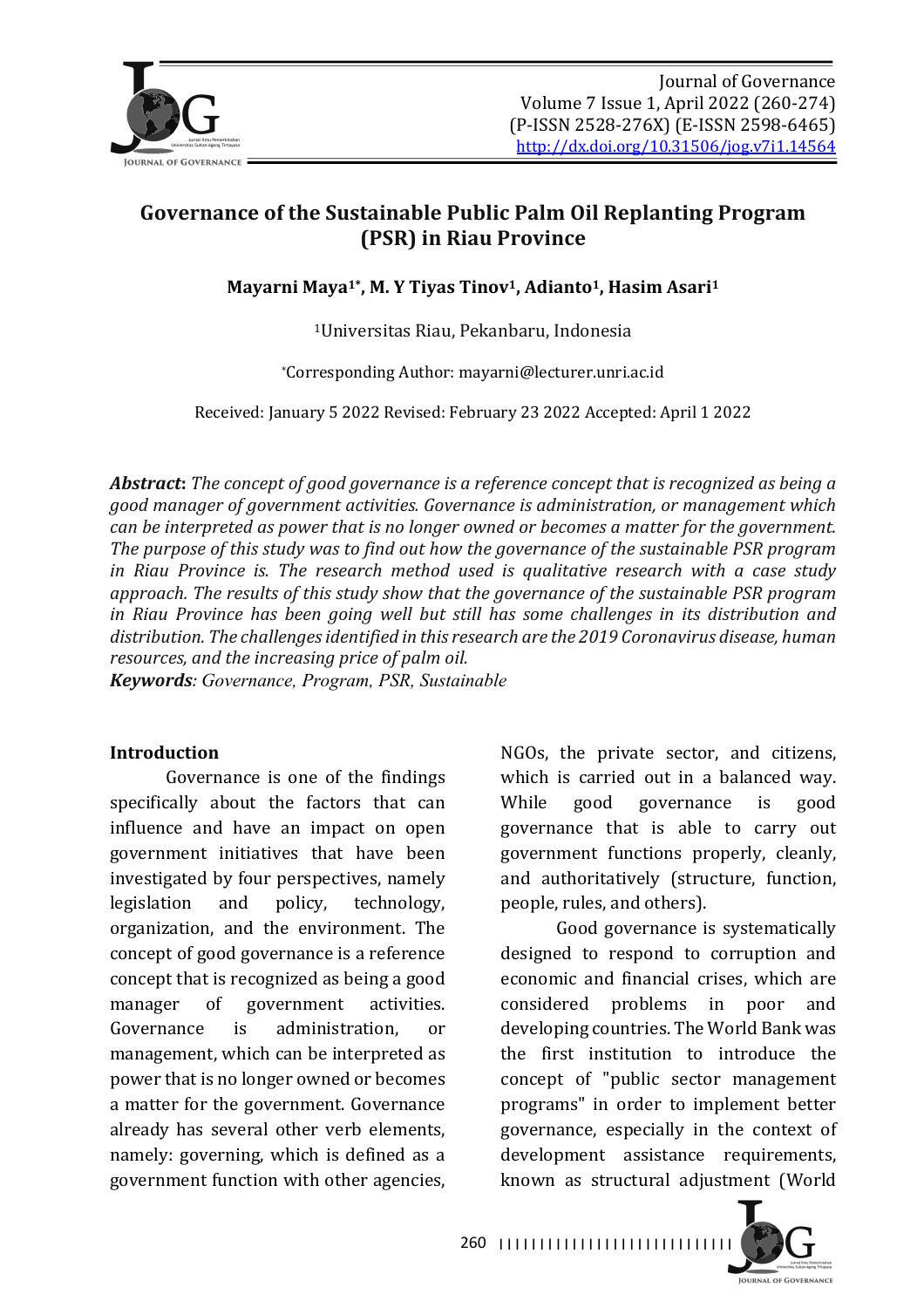Bank, 1989). Furthermore, good governance in this context is seen as the sound of development. The development of agriculture and plantations has an important meaning for increasing national economic growth as well as improving people's living standards. The development of the agricultural and plantation sectors at a certain stage will create a sizable agribusiness development. In addition, in Indonesia, plantation companies are one of the main sectors in the economy. Plantation companies, in most cases, have a dominant position in socio-economic development. The plantation sector has a very significant impact in a positive or negative sense. In a positive impact, the plantation sector is able to increase regional original income (PAD), create jobs for the community, improve the economy and contribute to regional development. Meanwhile, the negative impacts on the social, environmental, political, and cultural aspects caused by this industrial sector are numerous From the social and environmental perspective, oil palm land clearing is carried out using the land clearing method, which causes damage to the ecosystem.

Santosa (2010) stated that governance is said to be good if resources and public problems can be managed in an effective and efficient way, which is the answer to a need for the community. With the function of several public institutional devices in such a way that it is possible for the interests of the community to be well guaranteed. From this opinion, it can be concluded that what is meant by "good governance" is the implementation of state power and administration that involves government, private, and community actors to create clean. effective, and efficient governance. The World Bank (2008) states that good governance is the implementation of solid and responsible development management that is in line with the principles of democracy and efficient markets, avoiding misallocation of investment funds and preventing corruption both politically and administratively, implementing budgetary discipline, and creating a legal and political framework for the growth of business activities. (Hsiang, 2012). There are several important forms or indicators of governance that need to be considered and become good governance.



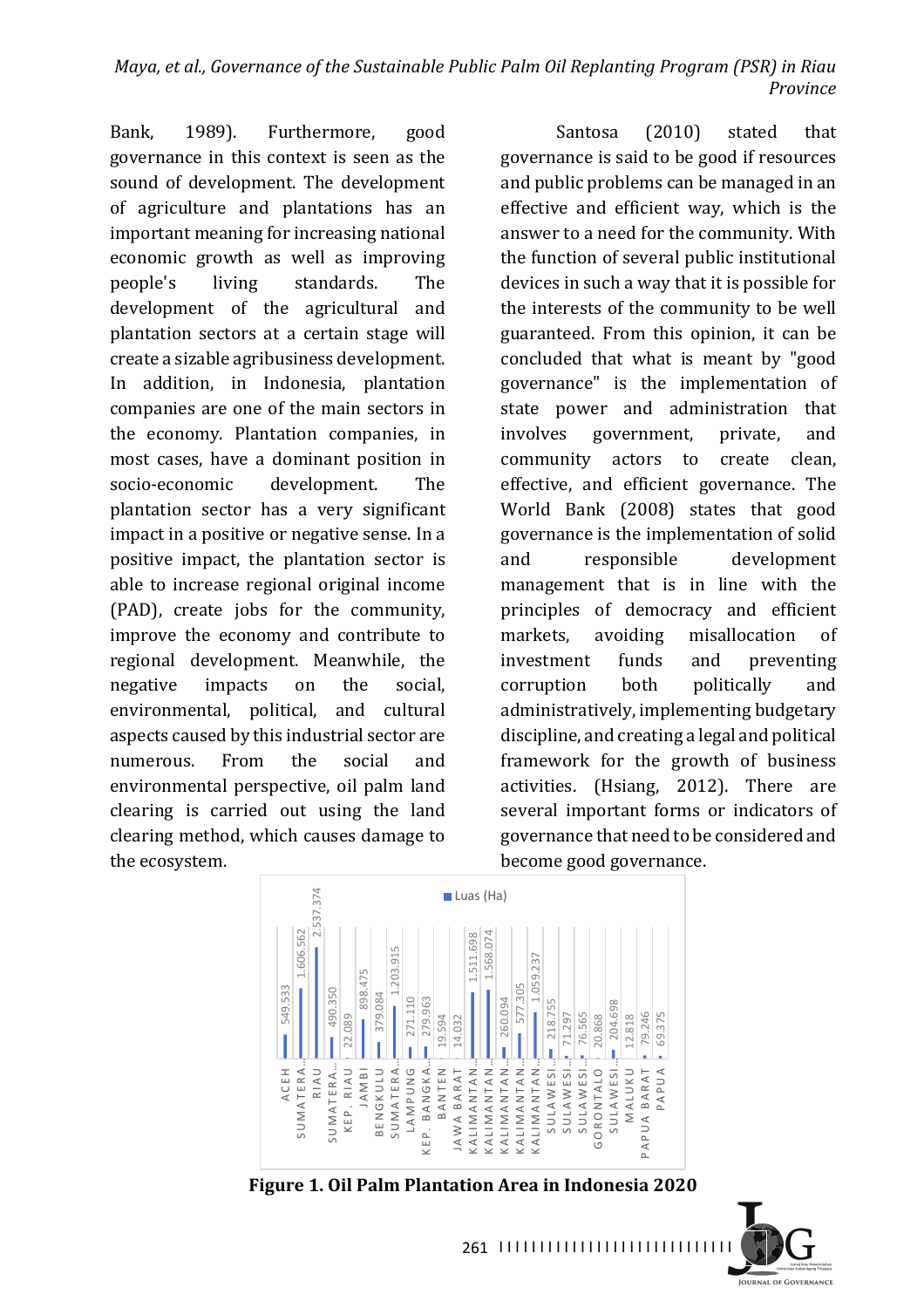At this time, the plantation sector in Indonesia is growing very rapidly, as seen from the number of industries built, especially the oil palm plantation industry. The large number of plantations, both owned by the community, private sector, and BUMN, is expected to be able to increase income and improve people's welfare. Palm oil is a palm oil-producing commodity that supports the national economy. Riau Province is faced with various kinds of problems that are multidimensional in nature, where a government with a fair bureaucracy is required to be able to make changes from an elitist bureaucratic service pattern to a populist bureaucracy (Mayarni, M. & Vani, R. V. 2020; Farazmand, 2004). Good governance consists of several main components. As a dynamic system, the main component elements are processes, structures, knowledge values, rules, organizations, management, policies, the private sector, globalization, accountability, and transparency. They dynamically interact with each other and form a unique unit by building inclusive political relations between the state or government, civil society, and the business sector.

Based on the data from Figure 1. above, the total area of oil palm plantations in Indonesia is 16,381,959 hectares, with the majority of oil palm plantations located in Riau Province, with an area of 2,537,374 hectares. With details of 5% being state plantations, 54% private plantations, and 41% smallholder plantations, this is based on data on the area of oil palm plantations based on SK.

Minister of Agriculture No. 833/KPTS/SR.020/M/12/2019).

One of the ways that this can be done is through the policy of developing oil palm. That needs to be directed at developing smallholder oil palm plantations so that there is a sustainable flow of capital that has been controlled by the private sector and the government. The development of oil palm plantations provides many benefits for the government sector and the community. Oil palm plantations in the future, including increasing production and productivity, especially for smallholder oil palm plantations, strengthening farmer institutions, increasing infrastructure support for oil palm in the form of plantation roads; and developing added value from oil palm through the development of domestic industries both for the oil industry and for the palm oil industry, frying, bio-fuel, and olechemical. For Kampar Regency, the development of the agricultural sector is an important sector to encourage the acceleration of regional development. So the government encourages efforts to replant people's palm oil in order to create a sustainable community oil palm plantation development, in which the rejuvenation program has been started since 2016.

Dunn in Anggara (2012) explains that, etymologically, the term "policy" comes from Greek, Sanskrit, and Latin. Dunn further explained that the root word in Greek and Sanskrit, namely polis (citystate), was developed in Latin into politia (state) and finally, in English, policy, which means dealing with public problems or government administration. James E.

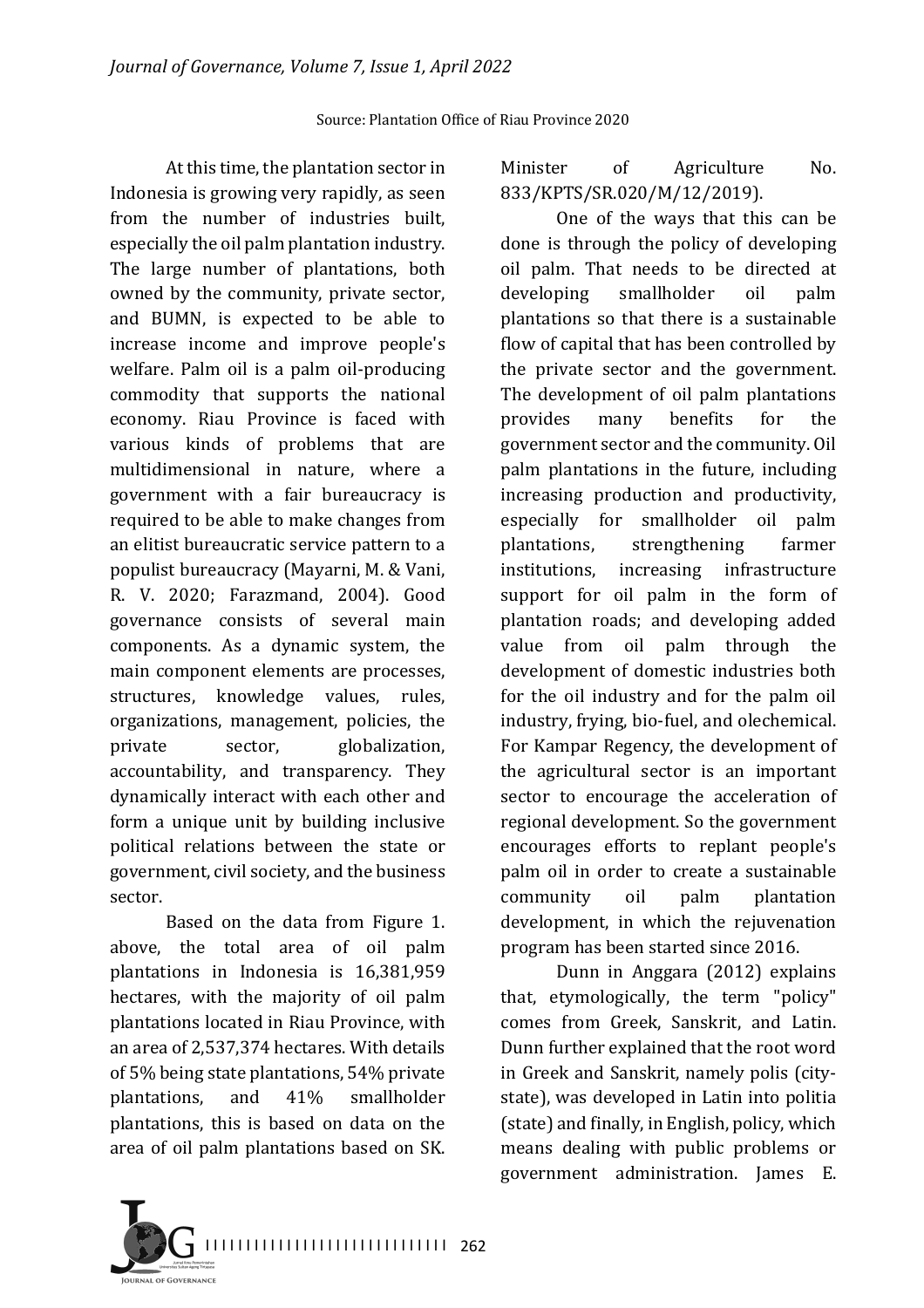Anderson defines policy as the behavior of a number of actors (officials, groups, or government agencies) or a series of actors in a particular field of activity. Discussions about policy cannot be separated from the linkage of interests between groups, both at the government level and the general public (Indiahono, 2017).

In simple terms, Nugroho (2012) expresses his opinion that public policy is every decision made by the state, as a strategy to realize the goals of the state. Public policy is a strategy to lead people during the transition period to the society they aspire to. Governance is defined as the mechanisms, practices, and procedures of government and citizens' managing resources and solving public problems. In the concept of governance, the government is only one of the actors and is not always the determining actor. The implication of the government's role as development as well as service and infrastructure provider will shift to become a driving force for the creation of an environment that is able to facilitate other parties in the community. Governance demands a redefinition of the role of the state, and that means a redefinition of the role of citizens. There are greater demands on citizens, among others, to monitor the accountability of the government itself.

According to Gordon in Mulyadi  $(2016)$  implementation relates to various activities directed at program realization. Good governance is considered important for national welfare and is commonly called "good governance" in accordance with the agreement of the United Nations, which is one of the functions and responsibilities of the state. Both

economic authority, administration, and political authority have the ability to regulate social problems in the country. From the three sectors, the authority of the government is then used for the greatest benefit of the people. Good governance will avoid mistakes in the allocation and development of funds, including early prevention of corruption. Abidin (2004) in Mulyadi (2016) view that the implementation process is related to two main factors, namely the main internal factors and the main external factors.

The main purpose of this study is to find out how the governance of the community oil palm rejuvenation program, hereinafter abbreviated as PSR, is due to the urgency of the low productivity of Indonesian oil palm farmers, only around 2-3 tons/ha/year (old plants and gardens that use illegal seeds), far below private plantations, which range from  $5-6$  tons/ha/year. This condition results in a lack of farmers' income and causes a low level of welfare for these farmers, and the solution carried out by BPDP KS is through a rejuvenation assistance program for planters, using palm oil export levy funds. In conclusion, the program is an interpretation of a government policy that contains a collection of instructions that are meant to fix problems that are developing. The program must exist to implement a policy so that it can run systematically and in accordance with the initial objectives of the program.

## **Method**

The type of research used in this research is qualitative with a case study approach. Bogdan & Taylor in Moeloeng



JOURNAL OF GOVERNANCE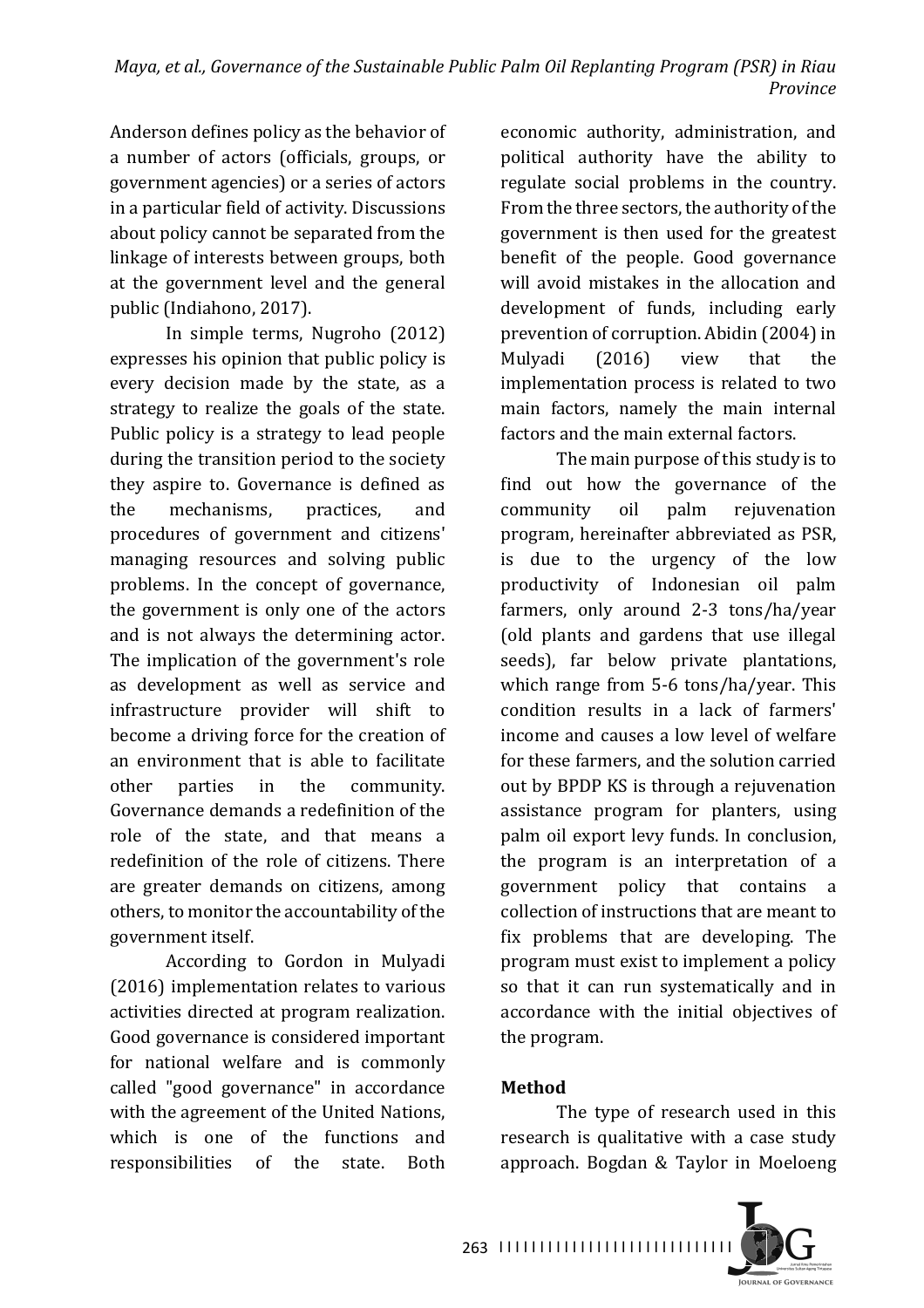(2007) define qualitative methods as research procedures that produce descriptive data in the form of written or spoken words from people and observed behavior. A case study,

According to Creswell  $(2016)$ , is a research design in which researchers develop and analyze in depth a case under study, whether it is a program, event, activity, or process regarding social phenomena related to sustainable PSR program governance in Riau Province. In this case, the sampling method is chosen for a specific reason (the person chosen as a sample meets the criteria).

The data source of this research is primary and secondary data. Data collection techniques through interviews. According to Esterberg (2002) in Sugiono  $(2017)$ , interviews are a meeting of two people to exchange information and ideas through questions and answers so that meaning can be constructed on a particular topic.

The interview method that the author uses in this research is a semistructured interview method by asking open-ended questions to informants from the Kampar Regency Plantation Service and the Indonesian Oil Palm Farmers Association (APKASINDO). There is observation and documentation.

Data analysis is carried out when data from informants or other sources has been obtained. Hubberman and Miles  $(1992)$  in Idrus  $(2009)$  propose a data analysis model, which he calls an interactive model. This model consists of three main things, namely  $(1)$  data reduction;  $(2)$  data presentation; and  $(3)$ drawing conclusions or verification.

#### **Result and Discussion**

Oil palm production and exports are minimally affected by the COVID-19 pandemic, but we don't know what will happen to small farmers, especially those with small lands, in the midst of increasingly crowded conditions in their villages expanded with large-scale plantations. Because in the production aspect, the costs that must be prepared by planters for seeds, fertilizers, labor, and transportation will not change significantly. Therefore, smallholders need scientific development related to the management of oil palm plantations. In an effort to maintain the role of palm oil in a sustainable manner, the government has established a policy regarding the collection of funds for oil palm plantations (Plantation Law No. 39 of 2014):

Plantation Business Financing carried out by Plantation Business Actors is sourced from the collection of Plantation Business Actor funds, institutional fund financing, public funds, and other legitimate funds. Fundraising from Plantation Business Actors is used for human resource development, research and development, plantation promotion, and rejuvenation. Plantation plants and/or plantation facilities and infrastructure (Mayarni, M. et al. 2021).

Through the concepts that have been put forward in theory in operating the program, namely from the various results studied by the State Administration Agency (LAN) in Rosyada  $(2000)$ , it was concluded that there are nine fundamental aspects in the realization of governance, namely:

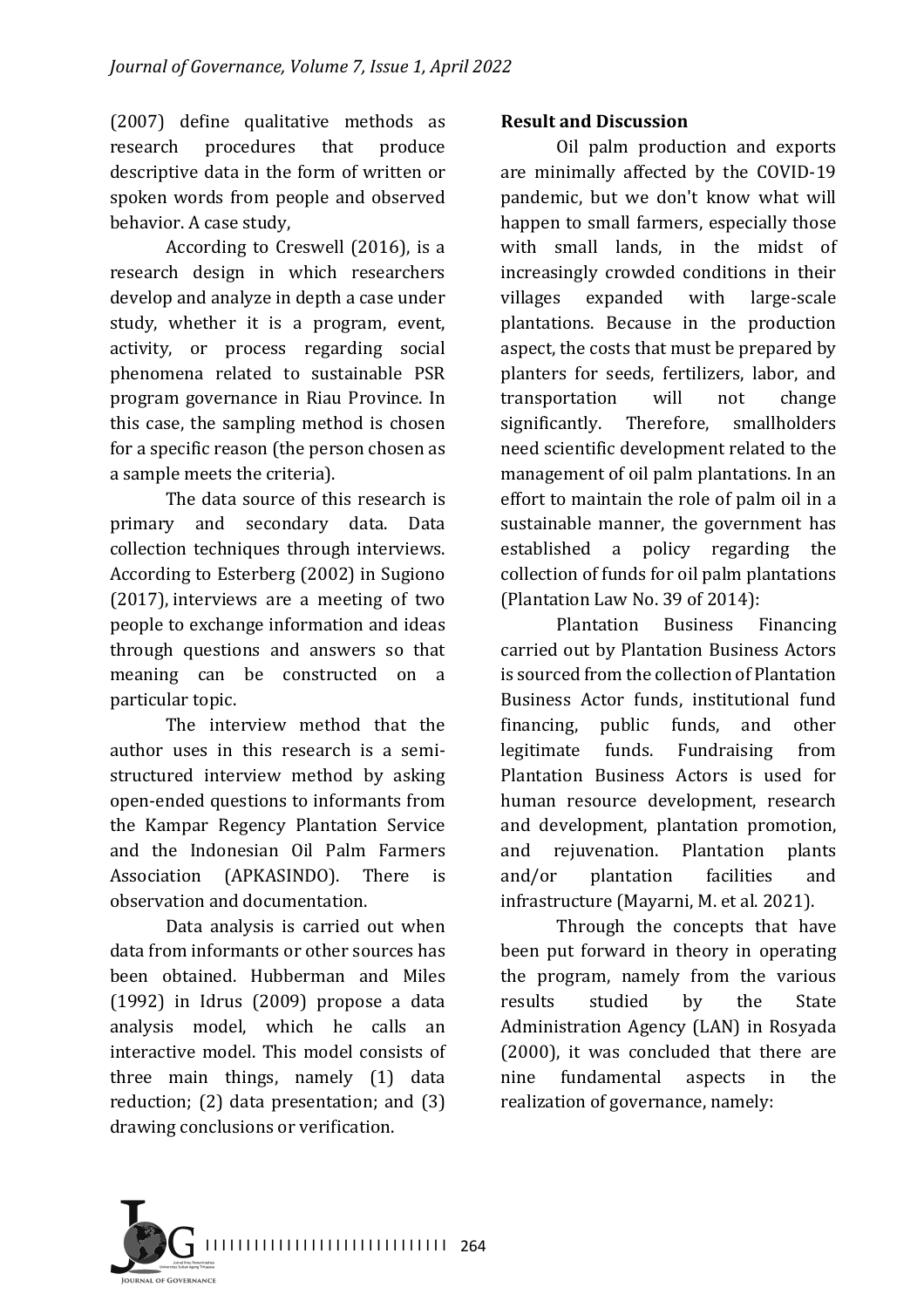# *Participation*

Participation by the community, especially parents and their children, in the education process is very much needed. Because without the participation of parents, educators (teachers) or supervisors, they will not be able to handle it. Especially considering today's increasingly damaged world, which will have an impact on their children if there is no supervision from their parents. The productivity of Indonesian oil palm farmers is low, at only around 2-3 tons/ha/year (old plants and gardens using illegal seeds), far below private plantations, which are around 5-6 tons/ha/year. This condition results in a lack of farmers' income, and causes a low level of welfare for these farmers, and the solution carried out by BPDP KS is through a rejuvenation assistance program for planters, using palm oil export levy funds.

# *Law Enforcement*

In its implementation, it is impossible to run a conducive business if there is no law or regulation that is enforced in its implementation. These rules and sanctions are intended to increase the commitment of all parties to comply with them. These rules are not intended to curb freedom, but to maintain the continuity of the implementation of educational functions as optimally as possible. PSR requirements and mechanisms consist of a maximum submission of 4 Ha/KK, 30 million/ha grants, a minimum submission of 20 KK or 50 Ha that does not have to be over a 10 km radius, legality of APL (Non-Area) land, SKT, SKGR, SPORADIK, GIRIK, and SHM (SHM that has not been renamed can be

issued by a Suket from the Village Head), submission through the Regency/City Disbun, Province, Ditjenbun, and finally, full assistance from APKASINDO.

# *Transparency*

The problem at this time is the lack of openness of supervisors to their staff for everything that happens. One of them can cause disputes between one party and another due to a lack of transparency in management. Moreover, it must be more transparent in various aspects, both in the field of policy and in other fields, to advance the quality of program implementation. Transparency of sources of funds for oil palm rejuvenation in Riau Province has been regulated in a transparent policy based on Presidential Regulation No. 61 of 2015 and Presidential Regulation No. 66 of 2018.

## *Responsiveness*

The Mainstay Farmers and Fishermen Group (KTNA) of Riau Province, GAPKI, and APKASINDO also maximized their role in helping the Riau Provincial government to pursue the realization of the PSR program. As is known, the PSR target of 26,500 hectares, which was given by the center to Riau Province this year, was divided into a number of regions. Among them, Kampar Regency, which is 4,500 Ha, Rokan Hulu 2,000 Ha, Pelalawan 5,000 Ha, Rokan Hilir 2,000 Ha, and Siak 4,000 Ha. Then, Kuantan Singingi 3,000 Ha, Indragiri Hulu 2,000 Ha, Bengkalis 1,000 Ha, Indragiri Hilir 2,000 Ha, and Dumai City. The other two regions, namely the Meranti Islands and Pekanbaru, did not get replanting quotas because they were considered to

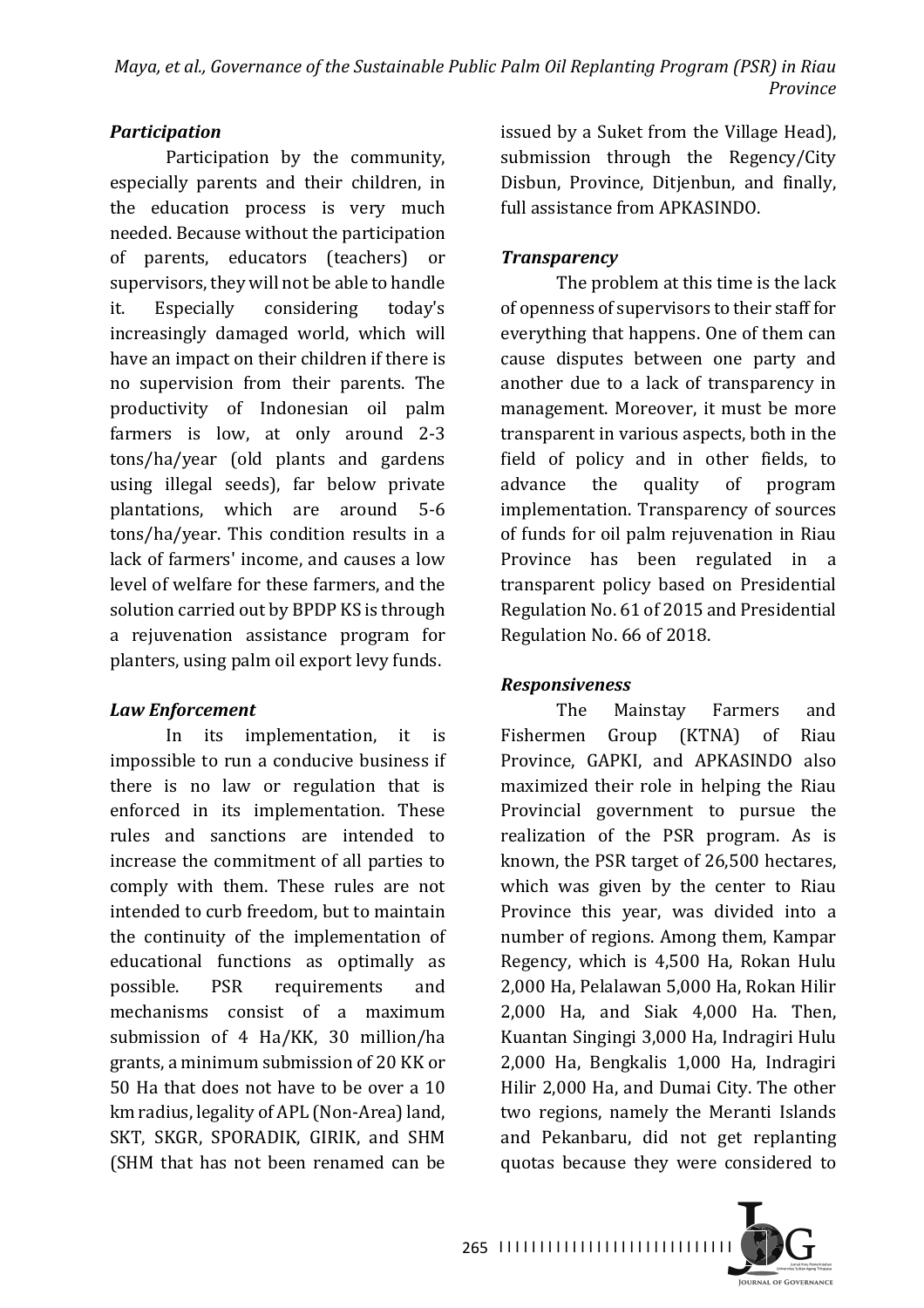have no potential for oil palm. One of the goals for good governance is responsiveness, namely, supervisors who are sensitive and responsive to problems that occur in educational institutions. Superiors must also be able to understand the needs of the community. Do not let supervisors wait for staff to convey their wishes. Supervisors must be able to analyze their needs, so that they can make a strategic policy for the benefit of the common interest.

#### *Consensus*

The fundamental aspect of the ideals of good governance is the concern of supervisors in carrying out their duties, namely consensus decision making, where decision making in an institution must be through deliberation and as much as possible based on mutual agreement (reach of consensus). In making decisions, it must be able to satisfy all parties, or most parties, to also attract the commitment of the components in the institution. So that the decision has power in decision making.

The General Chairperson of the APKASINDO DPP gave a Review on the Implementation and Achievements of Oil Palm Rejuvenation (PBS, PBN, and People's Plantations) and the Rejuvenation Agenda (Target) 2022-2029: Opportunities and Challenges, which contained several indicators of inhibiting factors in the implementation of PSR in Riau Province, namely:

1. Land for PSR candidates tends to be constrained in forest areas even though they have a median plant age of more than 25 years.

2. A lack of PSR information for farmers who regard the grant fund as a loan that must be repaid.

3. Account Administrator Confirmation, which takes a long time, especially through District/City Disbun.

4. The bank tends not to understand the PSR pattern program so that it only wants to be a function of distributing grant funds.

5. The return of the verification file from the district office is quite long.

6. Farmers tend to be reluctant to borrow money from banks (loans to banks), due to a lack of education.

The solution to speed up the implementation of PSR is based on these factors, which are:

1. A PSR Acceleration Team was formed for each regency/city in the form of a more massive and intensive outreach consisting of the service, associations, companies, and banks.

2. On the basis of progress, permits are granted for prospective PSR lands indicated to be converted to Conversion Production Forests (HPK).

3. The Acceleration Team should confirm the account administrator's confirmation.

4. Allowing a grace period for each stage of the Regency/City service verification.

5. Law enforcers are given education regarding the sources of PSR funds and place representatives of law enforcers on the Supervisory Board of BPDP-KS.

6. Justice and equality (equity)

The technical stages of the PSR are Work stage P0 (Land Preparation), Work stage P1 (Maintenance Year I), Work stage P2 (Maintenance Year II), and Work stage

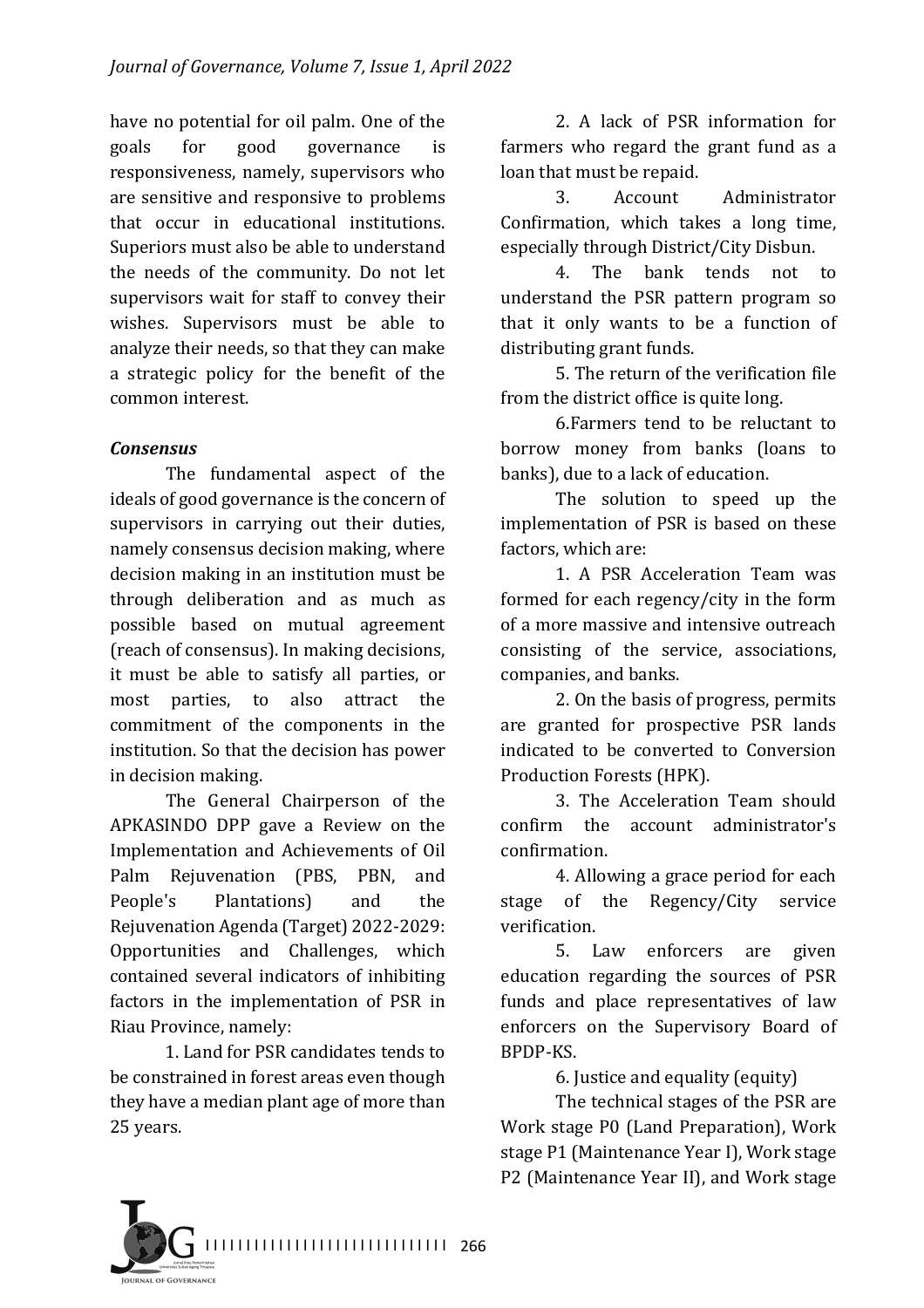P3 (Maintenance Year III). The principle of equality and justice must be upheld by supervisors and staff in their treatment of those in an educational institution that is plural in terms of ethnicity, religion, and culture. This will always trigger all the problems that arise. The process of managing a good supervisor must provide opportunities for honesty and fairness. So that no one or the staff is abused or does not get what is their due.

7. Effectiveness and efficiency

Efforts to develop people's oil palm plantations by replacing old or unproductive plants with new plants, either completely or gradually, aims to increase productivity and optimize existing oil palm plantations, in order to realize sustainable smallholder palm oil. 30 million/hectare grants, with criteria for plants  $>$  25 years, garden productivity  $<$  10 tons FFB/ha/year, Minimum age of at least 7 years, and gardens using low-yielding seeds for at least 2 years. This is considering the effectiveness and efficiency here are efficient and effective. Effectiveness is measured by product parameters that can reach the magnitude of the interests of various groups. While efficiency can be measured by rationalization to meet the needs that exist in the institution. Effectiveness and efficiency in the educational process will be able to meet the needs of people.

8. Accountability

APKASINDO is present in the PSR Program with support and assistance to smallholders in order to increase sustainable palm oil productivity. The use of PSR funds has become the object of audit by BPK, BPKP, and Sucofindo and, in some areas, is subject to investigation by law enforcement officers (police and prosecutors). The principle of accountability means the supervisor's responsibility to his staff, because the government is given the authority to take care of several affairs and interests in the institution. Each supervisor must be responsible for all policies, actions, and neutrality of attitudes while serving in the institution. The concept of implementing PSR in the aspect of accountability is that 30 million/ha goes into each farmer's account, 30 million/ha will be transferred to an escrow account (Group Account), and the use of the budget will be used according to the progress of work in the field, and monitoring and evaluation of intercropping . APKASINDO's Role in Assisting People's Palm Oil Rejuvenation, namely in the Scope of Work: Socialization, Land Measurement/Mapping, Making Work Plans and RAB, Contractors (luku, chipping, holes, felt, care, fertilizer), Facilitating the provision of seeds by seed producers, Assisting with administrative documents and audit reporting, and ISPO facilitation.

## 9. Strategic Vision

Strategic visions are strategic views to face the future, because upcoming changes may be a trap for supervisors in making policies. This is where the right strategies are needed to deal with the existing changes.

In terms of productivity, smallholder oil palm plantations are still much lower than oil palm plantation companies. This is caused by the difficulty of planters in obtaining superior seeds and the lack of government support in developing planters. On the other hand,

JOURNAL OF GOVERNANCE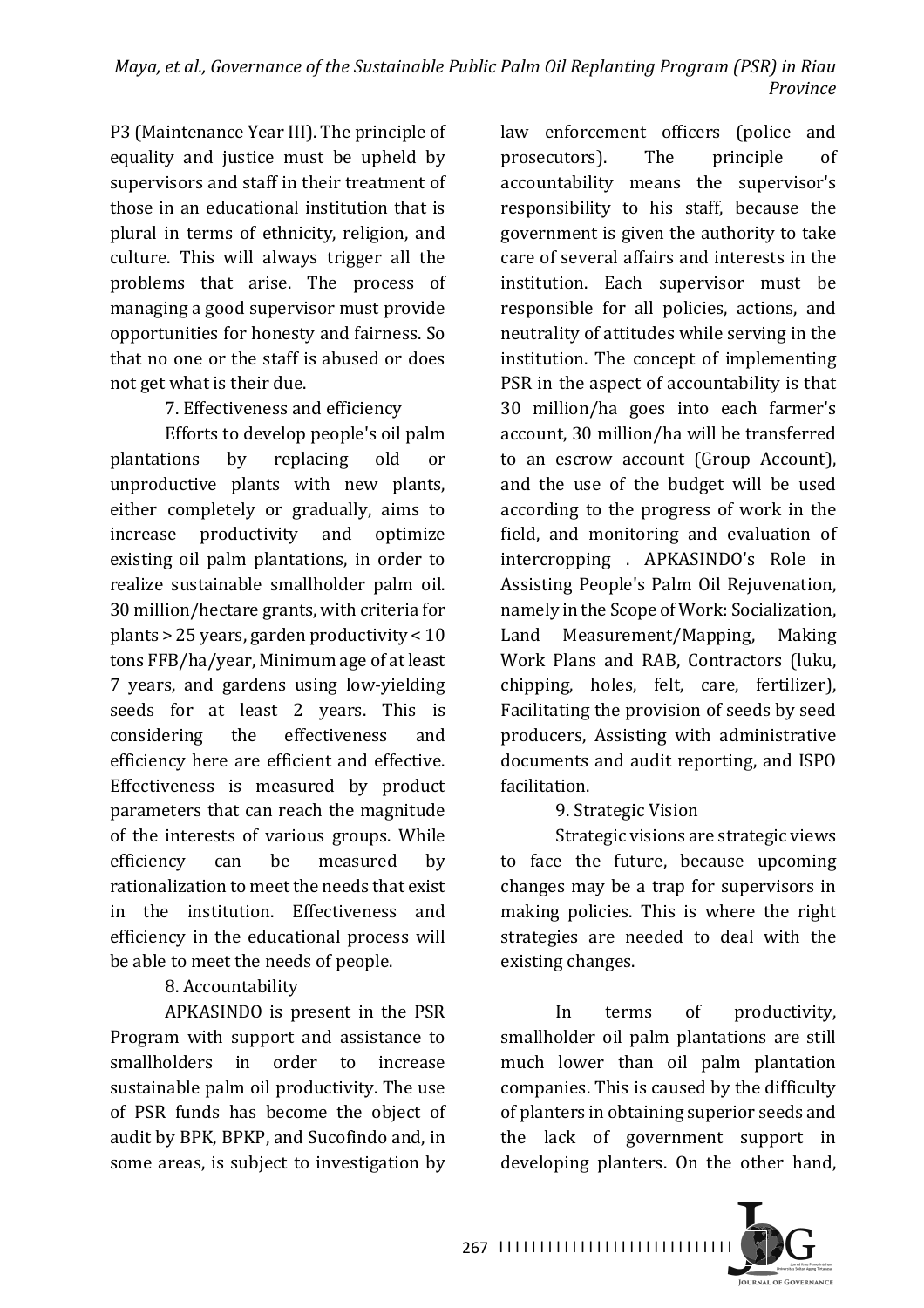the regulatory structure of seedlings (seed production and trading system) does not allow for the growth and development of medium-sized and small businesses. This chapter also describes other findings, namely the imbalance in the control of oil palm plantations between community plantations and plantation companies, the surge in crude palm oil (CPO) production and its relationship with the productivity of smallholders' plantations, as well as the increase in the area of oil palm plantations. In addition, this chapter also discusses the business structure of processing oil palm plantation products and the trading system of processed palm products. Finally, the results of a review of the business of oil palm cultivation, product processing, and the trading system for products made from oil palm are used to figure out how much money the state could make and lose from plantation businesses and the palm oil industry.

The main principle of the community oil palm rejuvenation program is that farmers who participate in the program are ensured that they meet the legal aspects of the land. Those who have not met the legal requirements are assisted. The replanting is carried out with the principle of sustainability, including: suitable land location, land clearing that meets conservation principles. To ensure practices based on sustainability principles are followed, program participants are required to obtain ISPO certification at the first harvest, and program rejuvenation seeks to meet productivity standards according to the genetic potential of the planted seeds. The following are some forms of policies regarding PSR (People's Palm Oil Rejuvenation):

1. Plantation Law No. 39 of 2014.

2. Regulation of the President of the Republic of Indonesia Number 61 of 2015 in conjunction with Number 24 of 2016 Concerning the Collection and Use of Oil Palm Plantation Funds.

3. Regulation No. 7 of 2019 of the Minister of Agriculture of the Republic of Indonesia, dated February 4, 2019, concerning Human Resource Development, R&D, Rejuvenation, and Oil Palm Plantation Facilities and Infrastructure.

4. Regulation of the Minister of Agriculture of the Republic of Indonesia No. 15 of 2020, dated May 18, 2020, is about the second amendment to the Minister of Agriculture No. 7 of 2019 about Human Resource Development, Research and Development, Rejuvenation, and Facilities and Infrastructure for Oil Palm Plantation. This regulation is about the second amendment to the Minister of Agriculture No. 7 of 2019.

5. Decree of the Director General of Plantations No. 208/Kpts/KB.120/7/2019, dated July 29, 2019, on Technical Guidelines for Oil Palm Replanting for Smallholders within the **BPDPKS Funding Framework.** 

6. Decree of the Director General of Plantations **Number** 144/Kpts/0T.050/4/2020 dated April 13, 2020 concerning Technical Guidelines for Oil Palm Plantation Facilities and Infrastructure in the Funding Framework of BPDPKS.

The pattern of implementation of oil palm rejuvenation for smallholders, namely, rejuvenation is carried out by smallholders independently/selfsupported through planter institutions. Rejuvenation is carried out by planters

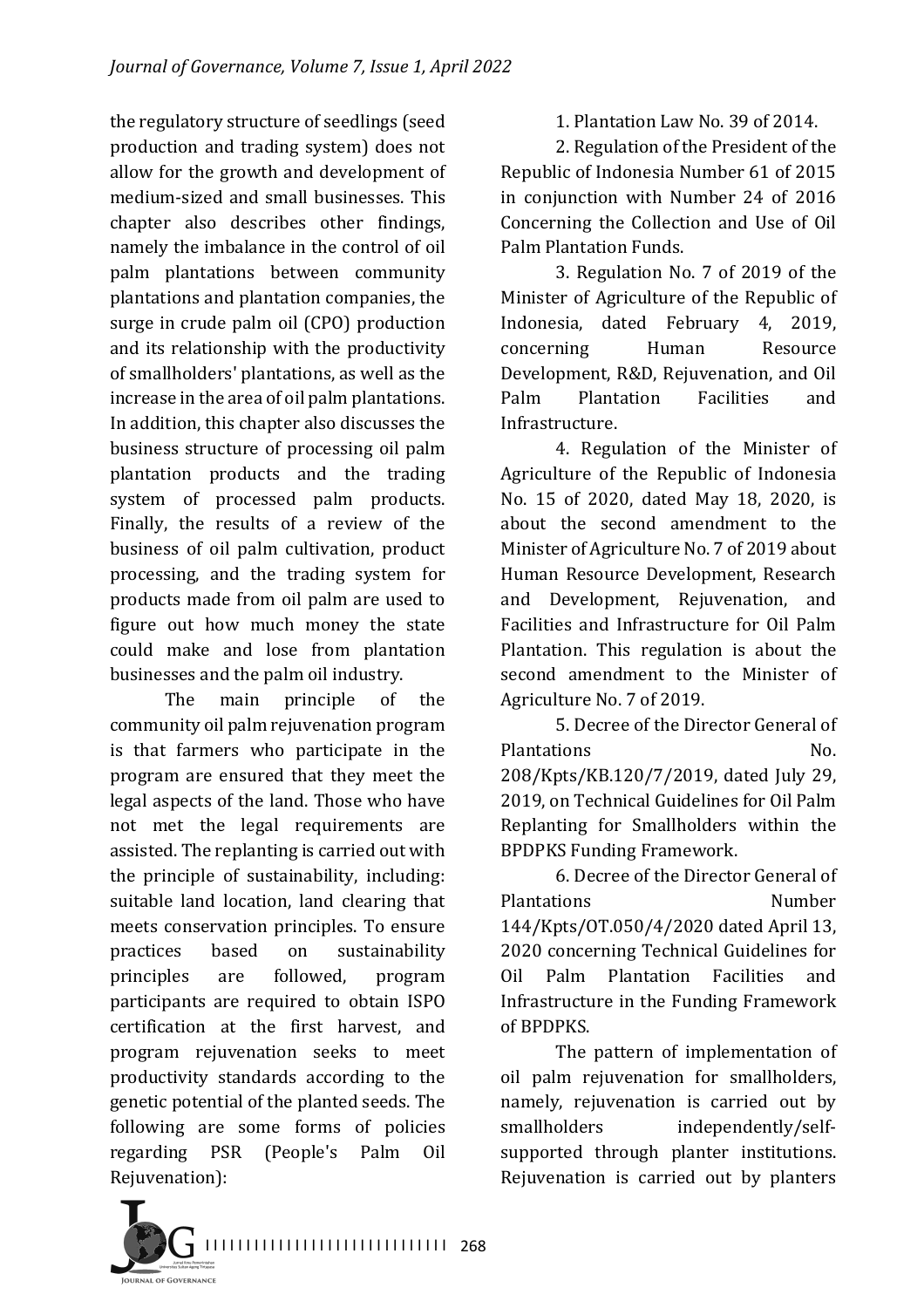through planter institutions together with work partners, and rejuvenation is carried

out by work partners in a rejuvenation pattern carried out by work partners.

| Table 1. May 110VINCE F3N Target III 2020 |                  |                |
|-------------------------------------------|------------------|----------------|
| N <sub>o</sub>                            | District/City    | Land Area (Ha) |
| 1                                         | Kuantan Singingi | 2.000          |
| 2                                         | Kampar           | 4.500          |
| 3                                         | <b>Bengkalis</b> | 1.000          |
| 4                                         | Siak             | 5.000          |
| 5                                         | Indragiri Hulu   | 2.000          |
| 6                                         | Rokan Hilir      | 1.000          |
| 7                                         | Pelalawan        | 5.000          |
| 8                                         | Rokan Hulu       | 2.000          |
| 9                                         | Dumai            | 500            |
| 10                                        | Indragiri Hilir  | 1.000          |
|                                           | <b>Total</b>     | 24.000         |

Table 1. Diau Drovince **DCD** Target in 2020

Source: Plantation Office of Riau Province 2020

Based on the data above, Riau Province did not succeed in achieving the PSR target in  $2020$ , which is  $24,000$ hectares of land, but only managed to complete the verification of 1,000 hectares. This is based on data from the Plantation Office of Riau Province. So that in 2021, the Riau Province Plantation Service is given a target of 26,500 hectares, and data verification is being carried out, both on the legality of the plantation land, the identity of the planters, and other requirements, especially for oil palm planters who have a Cultivation Register Letter  $(SDB)$ , which is a priority. This is because the PSR fee for every 1 hectare of oil palm plantation land that is included in the replanting program is Rp. 30 million, and a maximum of each planter may only register an area of 4 hectares, so it is said that oil palm farmers can get PSR funds of

Rp. 120 million. From July 2021, from the target of 26,500 hectares of land that must be replanted by the Riau regional government, it turns out that only 1000 hectares of land have been verified, not yet realized, and the process that will run. takes time, or is the same as the provincial government. Riau has only succeeded in verifying data on oil palm farmers who have entered the PSR program until July 2021 at 3% of a total of 26,500 hectares.

The importance of managing oil palm plantations in a sustainable manner has an impact, namely to improve community welfare, reduce the risk of illegal land clearing and increase FFB productivity. The area of smallholder oil palm plantations managed by smallholder oil palm farmers is increasing every year but does not have a positive correlation with existing oil palm productivity. The

JOURNAL OF GOVERNANCE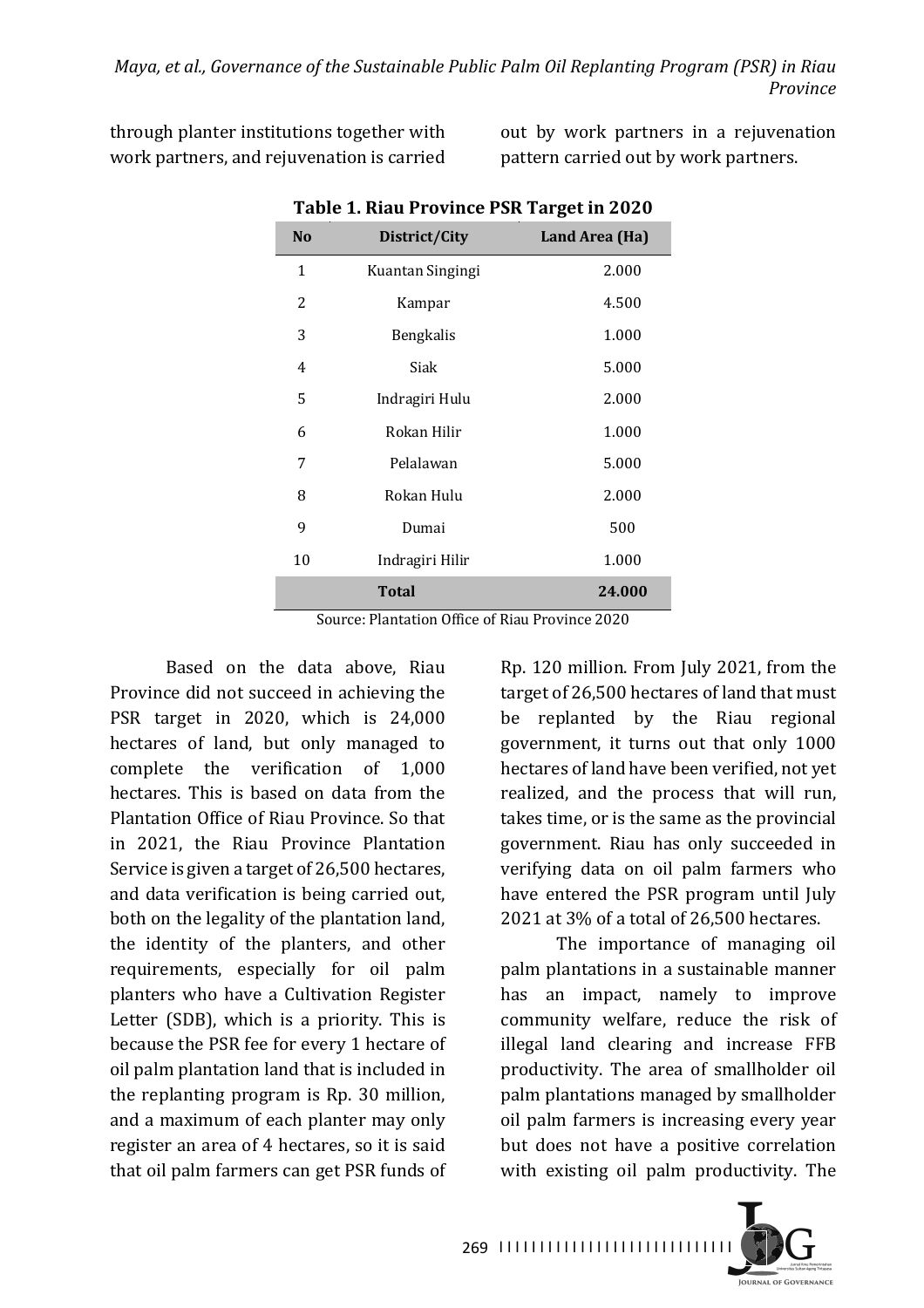decline in the productivity of smallholder oil palm plantations is caused by the age of smallholder oil palm plantations that are old or no longer economical, resulting in the poor quality of fresh fruit bundles (FFB). Low productivity can cause negative externalities on the issue of sustainable development of smallholder oil palm plantations. And in an effort to increase the productivity and quality of the fresh fruit bunches (FFB) produced as well as reduce the risk of illegal land clearing in Indonesia, the government encourages the community palm oil rejuvenation program (PSR), which includes technical support, funding, legal settlement, and institutional strengthening. Basically, the sociocultural, economic, and environmental values of land resources are determined by the characteristics 3 that are inherent in these land resources and are influenced by the values adopted, the knowledge of the people who interact with these resources, and policies. In addition, the market for resources (commodities) contained in land resources also affects the value of land resources. These values depend on the rationality of the community in influencing the important value of land resources. This is characterized by the form of interaction in the utilization of these land resources.

Communities assess the importance of a land resource when it is still in a forested condition compared to the benefits of the same land resource but with different conditions, for example, oil palm plantations. If the benefits of forest commodities are more important than other commodities, then the community will try to maintain the existence of the forest, and vice versa. The community

values in question are not limited to people who interact directly (indigenous, local society), but also other communities that interact indirectly with land resources. Therefore, the values held by society. Riau Province has a target of 26,500 hectares for the implementation of the People's Palm Oil Rejuvenation (PSR) program in 2021. In its realization, the Riau Plantation Service (Disbun) invites various associations and organizations of oil palm farmer groups to jointly accelerate this target.

## *Challenges*

The impact of COVID-19 is huge, global, and wide-ranging. This not only affects the overall level of public health, but also affects the economy, social, psychological, cultural, political, government, education, sports, religion, and other activities. Therefore, the Pekanbaru City Government must formulate appropriate policies and actions to prevent and overcome the health status of COVID-19 and overcome the social, psychological, and economic impacts of COVID-19. The new normal, according to Habibi et al.  $(2020)$ , is a change in behavior to continue carrying out normal activities, but accompanied by the implementation of health protocols to prevent the transmission of COVID-19. The principle of the new normal is being able to adapt to life patterns. This transformation is to organize new lives and behaviors during the pandemic, which will then be continued until a vaccine for COVID-19 is found. in Vani, R. V., Habibie, D. K., & Maryani, M. (2020).

Several rules for handling COVID-19 made by the Pekanbaru City Government are in line with regional and

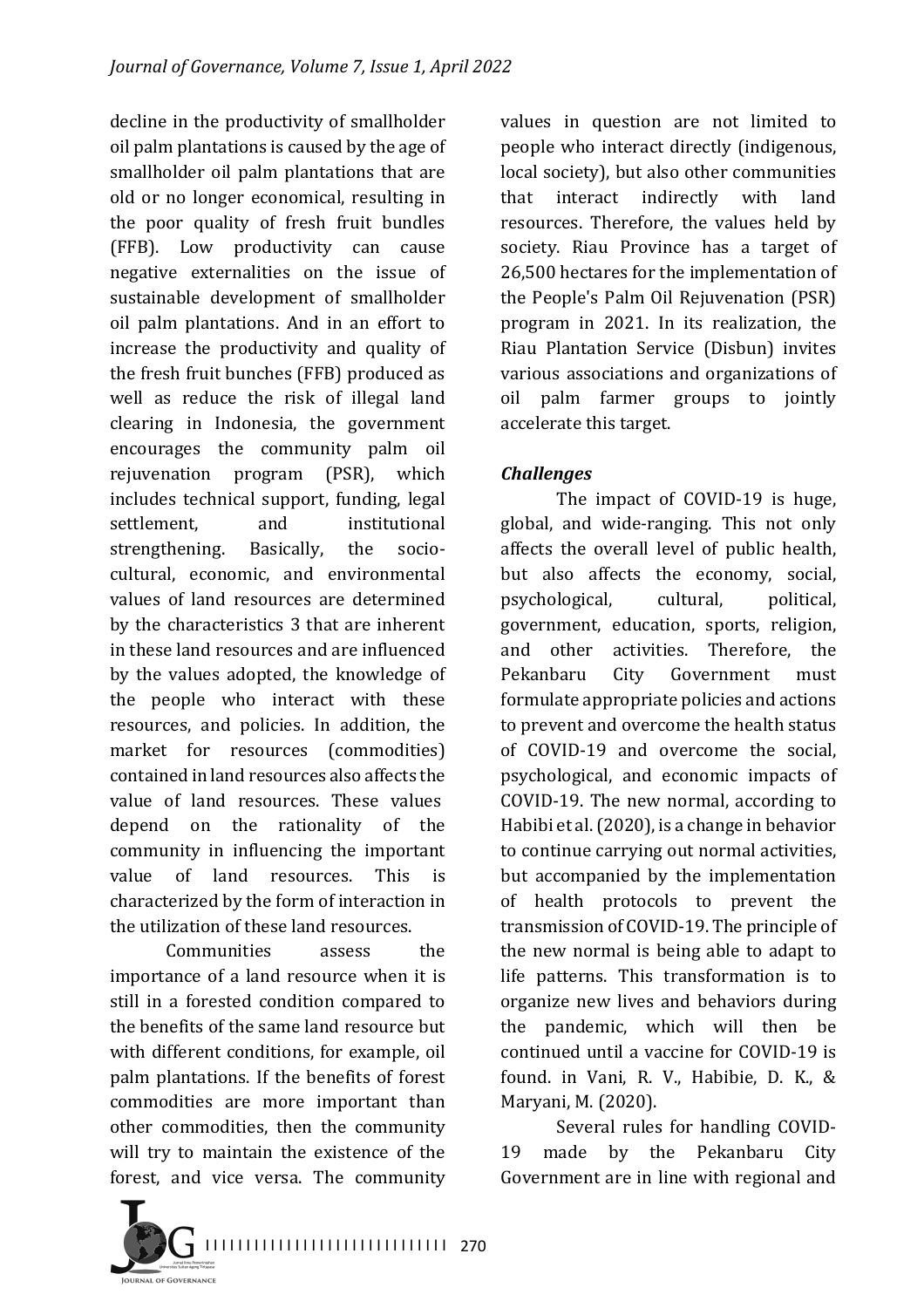central government policies, namely: Stay at home, carry out social evacuations, carry out physical evacuations, use personal protective equipment (masks), maintain personal hygiene (wash your hands), work and study at home, postpone all planned crowd gathering activities, until the implementation of the New Normal policy. The new normal condition is at least the result of three factors, namely: First, new life adjustments are made during the COVID-19 emergency response. Second, as part of efforts to prevent and respond to the impact of COVID-19, new institutional arrangements and behaviors; third, opportunities for change and new opportunities that arise from COVID-19 (Winanti & Wawan, 2020).

The People's Palm Oil Replanting Program (PSR) did not run smoothly throughout 2021. Until December 22, 2021, the realization of PSR had only reached 38,032 hectares. This achievement is lower than in 2020 and 2019. The Ministry of Agriculture asks farmers and companies to be involved in the PSR program. This program provides production and productivity improvements. One of the reasons for this PSR realization is that many farmers' gardens are located in forest areas.

Based on the determination of the Riau Province Palm Oil FFB Price No. 31 for the period from August 5 to August 11, 2020, 3 years old palm oil (Rp 1,380.93), 4 years (Rp 1,496.22), 5 years (Rp 1,635.67), 6 years (Rp 1,675.01), 7 years (Rp 1,740,33), 8 years (Rp 1,788,43), 9 years (Rp 1,830.61), 10 years -20 years (Rp 1,873.60), 21 years (Rp 1,793.77), 22 years (Rp 1,784.73), 23 years (Rp 1,777.20), 24 years (Rp 1,701.89), 25 

vears (Rp 1,660.46). With K index:  $87.77\%$ and CPO price of Rp. 8,580.59, Kernel Price Rp. 4,639.38, this has increased to Rp. 13.17 per kg for those aged 10–20 years.

Meanwhile, in smallholder oil palm plantations, the initiative for rejuvenation can be carried out based on its own initiative and also with the support of the government of Indonesia through the People's Palm Oil Rejuvenation (PSR) program. The Indonesian government, through BPDPKS and the Ministry of Agriculture, has targeted around 185,000 hectares of smallholder oil palm plantations to be rejuvenated every year. Every year, there must be gardens that have entered old age that need to be rejuvenated. To achieve the ideal composition of national oil palm plantations, it requires regular replanting every year, which is about 4 percent of the total area. For corporations such as stateowned and private oil palm plantations, replanting activities are generally well planned every year.

Oil Palm Plantations (PSR is a program to help smallholders renew oil palm plantations to be more sustainable and of high quality, and reduce the risk of illegal land clearing (Land Use, Land Use Change, and Forestry). Through PSR, the productivity of land owned by smallholders can be increased without clearing new land. From the target of 26,500 hectares of land, only 1000 hectares of land have been verified, not yet realized, and the process that will run, takes time, or is the same as the Riau provincial government has only succeeded in verifying the data of oil palm farmers who enter the program PSR until July 2021, at  $3\%$  of a total of  $26,500$  hectares.

JOURNAL OF GOVERNANCE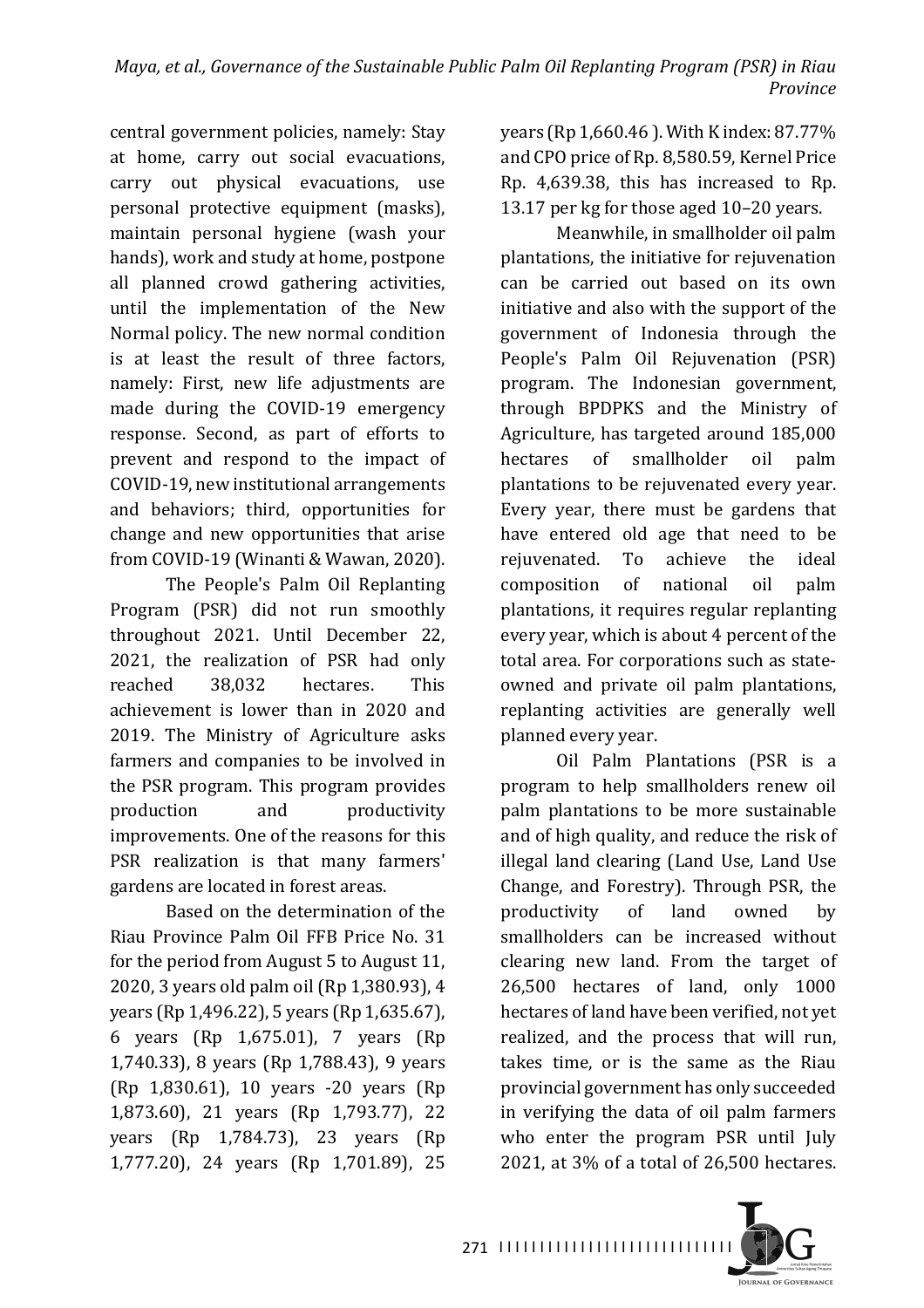This is due to a shortage of human resources in the Regency/City, including in Riau Province. The Plantation Office of Riau Province stated that human resources in the Regency/City are not ready. The low human resources in the regions' PSR target areas and in the provinces are a fairly important challenge in the implementation of the PSR, because there are 26,500 hectares of land that we have to verify. That is a lot and takes time.

#### **Conclusion**

Based on their analysis of the discussion above, the authors have come to the following conclusions and suggestions. The author found from the data that the governance of the PSR program has been running according to regulations, but the implementation process that involves many actors causes several challenges that must be resolved immediately. This is due to the synergy of each stakeholder from the office, association, company, and bank to form The Acceleration Team under the auspices of BPDP-KS, Settlement of forest area problems for PSR candidates will be resolved immediately. Placement of Representatives of Law Enforcement Apparatus on the Supervisory Board of BPDP-KS. This is due to the importance of managing oil palm plantations in a sustainable manner, which has an impact, namely to improve community welfare, reduce the risk of illegal land clearing, and increase FFB productivity. The area of smallholder oil palm plantations managed by smallholder oil palm farmers is increasing every year but does not have a positive correlation with existing oil palm productivity. Challenges in PSR governance in Riau Province, namely the

2019 Coronavirus disease, which hampers the performance process in the field, limited human resources to achieve maximum targets, and the increasing price of palm oil, which causes confusion or doubt in the community about carrying out oil palm rejuvenation.

#### **Acknowledgement**

With all humility, the authors like to extend their thankfulness to Riau University colleagues who contributed in the proper accomplishment of this article's writing.

#### **References**

- Anggara, S. (2012). *Ilmu Administrasi Negara*. Bandung: CV Pustaka Setia.
- Anggraini, T. & Rosdiana Weni. (2019). Efektivitas Pelaksanaan Program Kampung Keluarga Berencana (Kb) Kota Pekanbaru. *JOM FISIP Vol. 6: Edisi II Juli – Desember 2019*.
- Arif, R. (2009). Memahami Pendidikan dan Ilmu Pendidikan. *Yogyakarta: LaksBang Mediatama*
- Arfan, S., Mayarni, M., & Nasution, M. S. (2021). Responsivity of Public Services in Indonesia during the Covid-19 Pandemic. *Budapest International Research and Critics Institute-Journal (BIRCI-Journal)*, *4*(1), 552-562.
- Creswell, J. W. (2010). *Research Design Pendekatan Kualitatif, Kuantitatif, dan Mixed*. Yogyakarta: Pustaka Pelajar.
- Dede Rosyada Dkk, *Demokrasi.*  (2000). *Hak Asasi Manusia Dan Masyarakat Madani*, (Jakarta: ICCE UIN Syarif Hidayatullah), hal 182

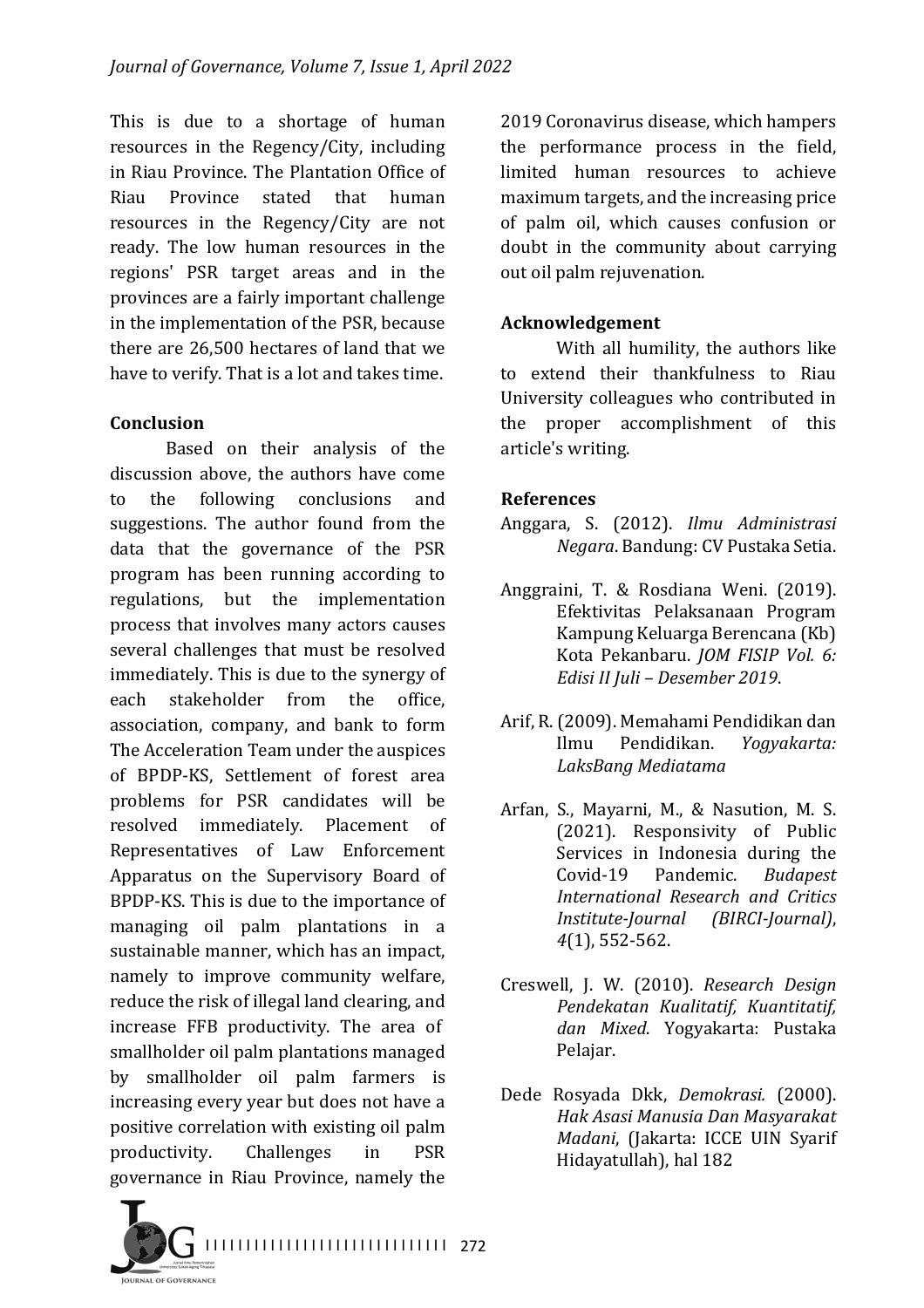*Maya, et al., Governance of the Sustainable Public Palm Oil Replanting Program (PSR) in Riau Province*

- Farazmand, A. (2004). Sound Governance: Policy and Administrative Innovations. Westport, CT: Praeger Publishers.
- Hsiang, W., Lee, W.E., Cheng, M.H, Yen, S.M., Chao, C.K dan Wang, H.P. (2012). Typical and Atypical Clinical Presentation of Uterine Myomas. Journal of the Chinese Medical Association. Vol. 75. No. 1, 487-493.
- Hasanah, U. & Adianto. (2021). Tahapan Partisipasi Masyarakat Dalam Program Kampungkeluarga Berencana (Kb) Di Desa Limau Manis Kecamatan Kampar. *JOM FISIP Vol. 8: Edisi I Januari-Juni 2021.*
- Idrus, M. (2009). *Metode Penelitian Sosial Pendekatan Kualitatif dan Kuantitatif*. Jakarta: Erlangga.
- Indiahono, D. (2017). *Kebijakan Publik Berbasis Dynamic Policy Analysis* (Edisi ke-2). Yogyakarta: Gava Media.
- Istiadi, A. (2017). Implementasi program kampung keluarga berencana (studi pada kelompok sasaran keluarga dengan remaja di dusun waung desa sonoageng kecamatan prambon kabupaten nganjuk). *Publika*, *5*(4)
- Mayarni, M. Manurung, G. M. E, Afrino, R. Vani, R.V. (2021). Pengembangan Kelembagaan Sawit Melalui Beasiswa Sawit Untuk Pembangunan Masyarakat Berkelanjutan. *Proceedings Seminar Nasional Strategi Penguatan Kebijakan Pengelolaan Lingkungan Hidup Pada Sektor Perkebunan Kelapa Sawit*,

Pekanbaru: 15-16 November 2021. Hal. 242-252. 

- Mavarni, M., & Meiwanda, G. (2019). Peningkatan Ekonomi Rakyat Berbasis Desa Wisata. *Jurnal Kebijakan Publik*, *9*(2), 111-116.
- Mayarni, M. & Vani, R. V. (2020). Kapabilitas Dynamic Governance Pemerintah Kota Pekanbaru Dalam Pemberlakuan New Normal Di Masa Pandemi Covid19. *Jurnal Agregasi: Aksi Reformasi Government Dalam Demokrasi*, *8*(2), 145-167.
- Moeloeng, L. J. (2007). *Metodologi Penelitian Kualitatif*. Bandung: PT. Remaja Rosdakarya Offset.
- Mulyadi, D. (2016). *Studi Kebijakan Publik dan Pelayanan Publik*. Bandung: Alfabeta.
- Nugroho, R. (2012). *Public Policy*. Jakarta: PT. Elex Media Komputindo.
- Rahman, H. M., & Indrawadi, J. (2019). Implementasi Program Kampung KB dalam Meningkatkan Kesejahteraan Masyarakat di Kelurahan Gunung Pangilun Kecamatan Padang Utara Kota Padang. *Journal of Civic Education*, *2*(3), 295-301.
- Rahmeina, F.R. & Meilani, N.L. (2018). Koordinasi Dalam Program Kampung Kb Di Kota Pekanbaru. *JOM FISIP Vol. 5 No. 1 \_ April 2018.*
- Santosa, Panii. (2010). Administrasi Publik. "Teori dan Aplikasi Good Governance". Bandung: RefikaAditama.
- Sugiyono. (2017). *Metode Penelitian Kualitatif*. Bandung: Alfabeta.